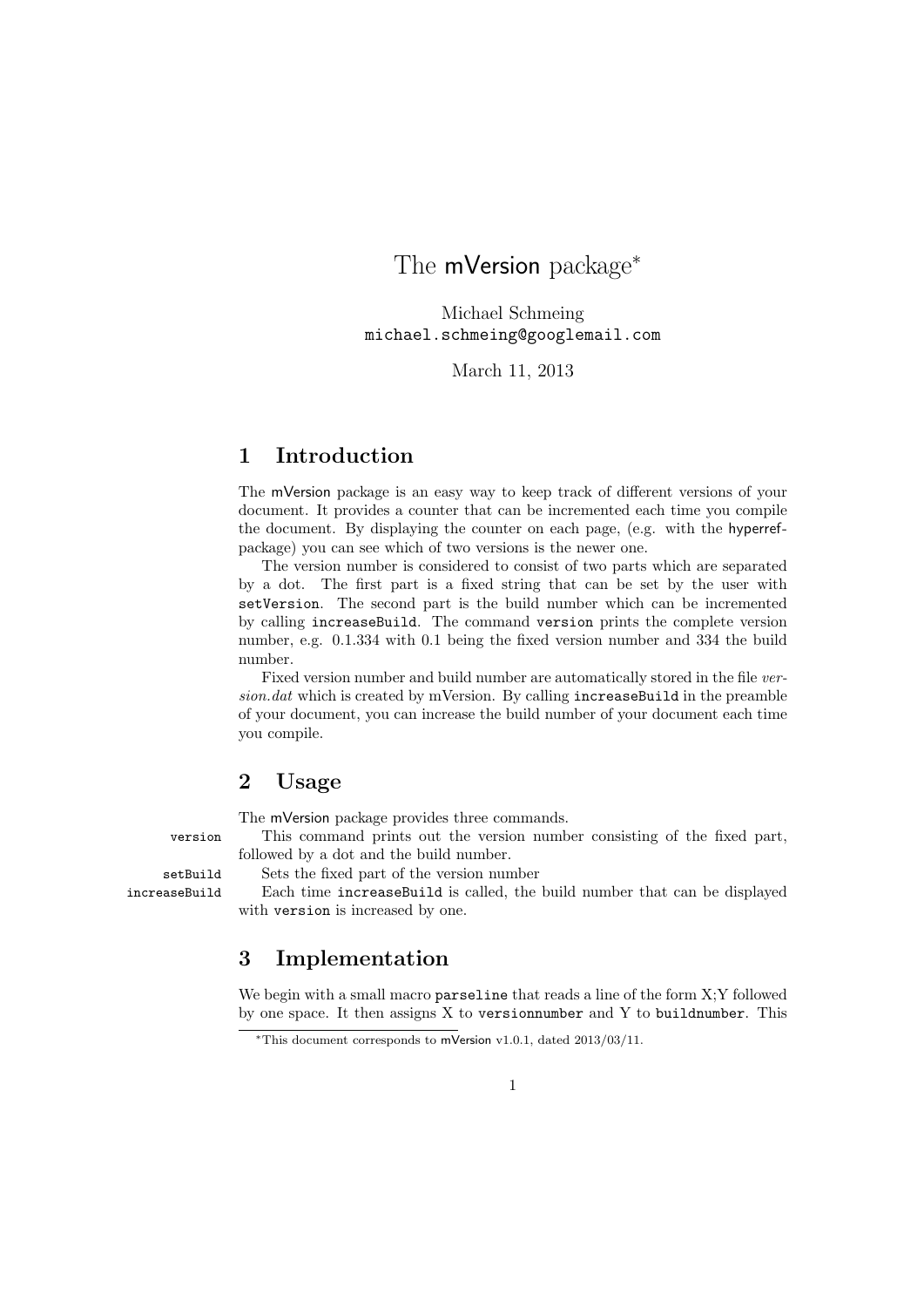macro helps reading the fixed version number and the build number from the file  $version.dat$ . Since  $\Delta F$ <sub>E</sub>X adds an additional space to each line it reads from file, we need this macro.

```
1 \def\parseline#1;#2 %this space is important
2f3 \def\versionnumber{#1}
4 \def\buildnumber{#2}
5 }
```
#### 3.1 Things to do on startup

First, check if version file version.dat exsists.

```
6 \IfFileExists{version.dat}
7 { }
```
If not, initialize with version number 0.0 and build number 0 and write the version file to disk. Note that the version file stores the version information in the format X;Y with X being the fixed version number and Y the build number.

```
8 {
9 \newwrite\outfile
10 \immediate\openout\outfile=version.dat
11 \immediate\write\outfile{0.0;0}
12 \immediate\closeout\outfile
13 }
```
After making sure that the version file exists, read version and build number from version file

```
14 \newread\versionfile
15 \openin\versionfile=version.dat
16 \read\versionfile to \versionline
17 \closein\versionfile
```
versionline now contains the version information in the X;Y–format but with an additional space following. Therefore, we let versionline be parsed by pareseline.

18 \expandafter\parseline\versionline

Finally, we initialize the build counter

```
19 \newcounter{buildcounter}
20 \setcounter{buildcounter}{\buildnumber}
```
#### 3.2 Command definitions

\version Get the current version number. 21 \newcommand{\version}{\versionnumber.\thebuildcounter}

\setVersion setVersion lets you set the fixed version number. First, write the new version number and old build number to version file 22 \newcommand{\setVersion}[1]